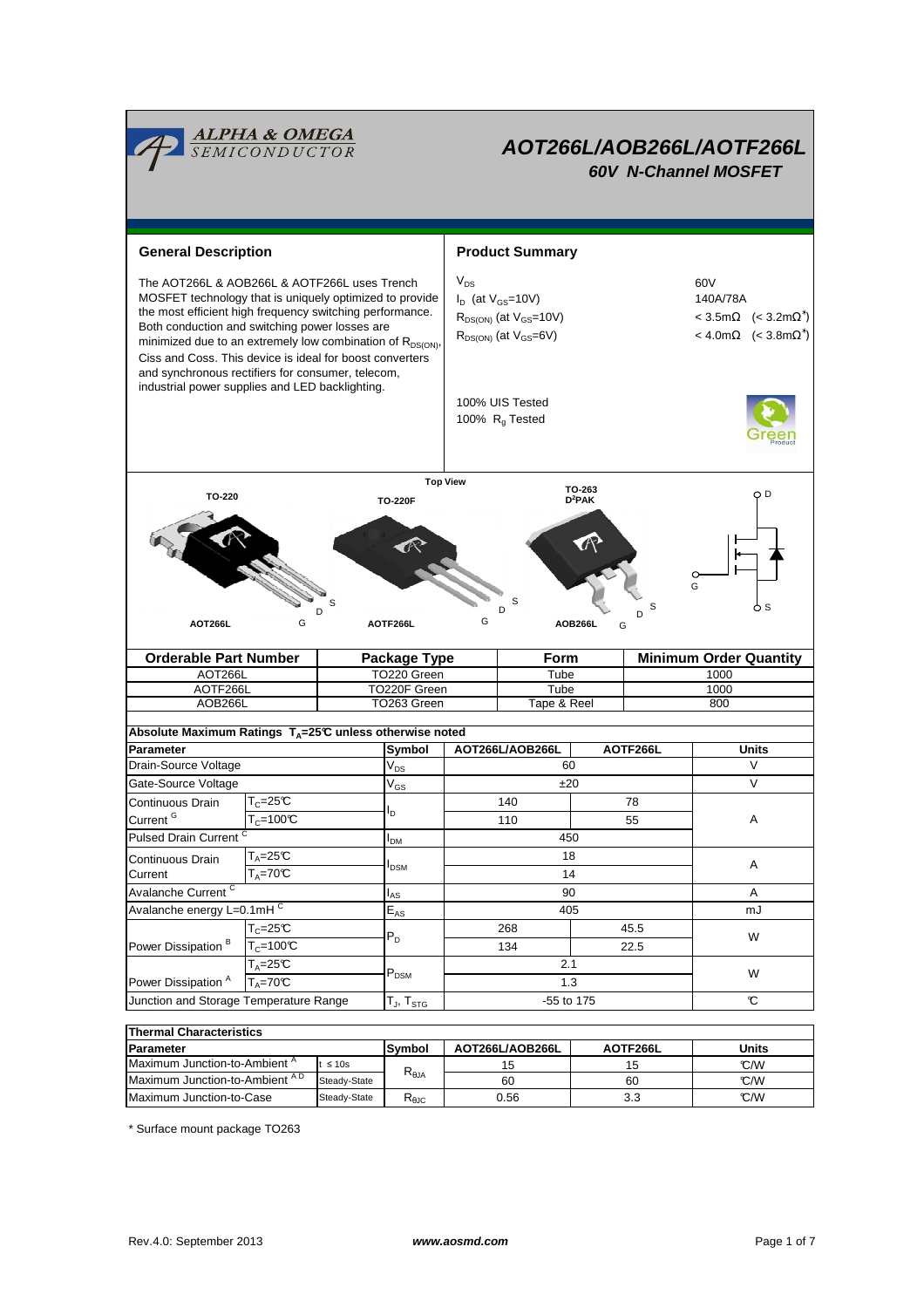

| Symbol                                         | Parameter                                                         | <b>Conditions</b>                                                                          |              | Min | Typ            | Max  | <b>Units</b> |
|------------------------------------------------|-------------------------------------------------------------------|--------------------------------------------------------------------------------------------|--------------|-----|----------------|------|--------------|
|                                                | <b>STATIC PARAMETERS</b>                                          |                                                                                            |              |     |                |      |              |
| <b>BV<sub>DSS</sub></b>                        | Drain-Source Breakdown Voltage                                    | $I_D = 250 \mu A$ , $V_{GS} = 0V$                                                          |              | 60  |                |      | V            |
| $I_{DSS}$                                      | Zero Gate Voltage Drain Current                                   | $V_{DS} = 60V$ , $V_{GS} = 0V$<br>$T_i = 55^{\circ}C$                                      |              |     |                | 1    | μA           |
|                                                |                                                                   |                                                                                            |              |     |                | 5    |              |
| l <sub>GSS</sub>                               | Gate-Body leakage current                                         | $V_{DS} = 0V$ , $V_{GS} = \pm 20V$                                                         |              |     |                | ±100 | nA           |
| $\mathsf{V}_{\mathsf{GS(th)}}$                 | Gate Threshold Voltage                                            | $V_{DS} = V_{GS}$ , $I_D = 250 \mu A$                                                      |              | 2.2 | 2.7            | 3.2  | $\vee$       |
| $R_{DS(ON)}$                                   | Static Drain-Source On-Resistance                                 | $V_{GS}$ =10V, $I_D$ =20A                                                                  |              |     | 2.9            | 3.5  |              |
|                                                |                                                                   | TO220/TO220F                                                                               | $T_i = 125C$ |     | 4.9            | 5.9  | $m\Omega$    |
|                                                |                                                                   | $V_{GS}$ =6V, $I_D$ =20A<br>TO220/TO220F                                                   |              |     |                | 4    | $m\Omega$    |
|                                                |                                                                   |                                                                                            |              |     | 3.2            |      |              |
|                                                |                                                                   | $V_{GS}$ =10V, $I_D$ =20A<br>TO263                                                         |              |     | 2.6            | 3.2  | $m\Omega$    |
|                                                |                                                                   |                                                                                            |              |     |                |      |              |
|                                                |                                                                   | $V_{GS}$ =6V, $I_D$ =20A<br>TO <sub>263</sub>                                              |              |     |                | 3.8  | $m\Omega$    |
|                                                |                                                                   |                                                                                            |              |     | 3              |      |              |
| $g_{FS}$                                       | <b>Forward Transconductance</b>                                   | $V_{DS} = 5V$ , $I_D = 20A$                                                                |              |     | 80             |      | S            |
| $V_{SD}$                                       | Diode Forward Voltage                                             | $IS=1A, VGS=0V$                                                                            |              |     | 0.65           | 1    | $\vee$       |
| اڃ                                             | Maximum Body-Diode Continuous Current G                           |                                                                                            |              |     |                | 140  | Α            |
|                                                | <b>DYNAMIC PARAMETERS</b>                                         |                                                                                            |              |     |                |      |              |
| $\mathbf{C}_{\text{iss}}$                      | Input Capacitance                                                 | $V_{gs} = 0V$ , $V_{ps} = 30V$ , f=1MHz                                                    |              |     | 5650           |      | pF           |
| $\mathsf{C}_{\text{oss}}$                      | <b>Output Capacitance</b>                                         |                                                                                            |              |     | 720            |      | рF           |
| $\mathsf{C}_{\mathsf{rss}}$                    | Reverse Transfer Capacitance                                      |                                                                                            |              |     | 20             |      | pF           |
| $R_{\alpha}$                                   | Gate resistance                                                   | $V_{GS}$ =0V, $V_{DS}$ =0V, f=1MHz                                                         |              | 0.4 | 0.9            | 1.4  | Ω            |
|                                                | <b>SWITCHING PARAMETERS</b>                                       |                                                                                            |              |     |                |      |              |
| $Q_q(10V)$                                     | <b>Total Gate Charge</b>                                          | $V_{\text{GS}} = 10V$ , $V_{\text{DS}} = 30V$ , $I_{\text{D}} = 20A$                       |              |     | 65             | 90   | nС           |
| $\mathsf{Q}_{\mathsf{qs}}$                     | Gate Source Charge                                                |                                                                                            |              |     | 20             |      | nС           |
| $Q_{gd}$                                       | Gate Drain Charge                                                 |                                                                                            |              |     | $\overline{7}$ |      | nС           |
| $\textnormal{t}_{\mathsf{D}(\textnormal{on})}$ | Turn-On DelayTime                                                 | $V_{GS}$ =10V, $V_{DS}$ =30V, R <sub>L</sub> =1.5 $\Omega$ ,<br>$R_{\text{GEN}} = 3\Omega$ |              |     | 21             |      | ns           |
| t,                                             | Turn-On Rise Time                                                 |                                                                                            |              |     | 20             |      | ns           |
| $\rm{t}_{D(off)}$                              | Turn-Off DelayTime                                                |                                                                                            |              |     | 36             |      | ns           |
| t,                                             | Turn-Off Fall Time                                                |                                                                                            |              |     | 6              |      | ns           |
| $t_{rr}$                                       | Body Diode Reverse Recovery Time                                  | $I_F = 20A$ , dl/dt=500A/us                                                                |              |     | 27             |      | ns           |
| $\mathsf{Q}_{\mathsf{r}\mathsf{r}}$            | $I_F = 20A$ , dl/dt=500A/us<br>Body Diode Reverse Recovery Charge |                                                                                            |              |     | 145            |      | nC           |

## **Electrical Characteristics (TJ=25°C unless otherwise noted)**

A. The value of R<sub>θJA</sub> is measured with the device mounted on 1in<sup>2</sup> FR-4 board with 2oz. Copper, in a still air environment with T<sub>A</sub> =25°C. The Power dissipation P<sub>DSM</sub> is based on R <sub>sJA</sub> and the maximum allowed junction temperature of 150°C. The value in any given application depends<br>on the user's specific board design, and the maximum temperature of 175°C may b

B. The power dissipation P<sub>D</sub> is based on T<sub>J(MAX)</sub>=175°C, using junction-to-case thermal resistance, and is more useful in setting the upper<br>dissipation limit for cases where additional heatsinking is used.

C. Repetitive rating, pulse width limited by junction temperature TJ(MAX)=175°C. Ratings are based on low frequency and duty cycles to keep initial  $T<sub>J</sub>=25^\circ$  C.

D. The R<sub>eJA</sub> is the sum of the thermal impedance from junction to case R<sub>eJC</sub> and case to ambient.<br>E. The static characteristics in Figures 1 to 6 are obtained using <300µs pulses, duty cycle 0.5% max.<br>F. These curves ar

THIS PRODUCT HAS BEEN DESIGNED AND QUALIFIED FOR THE CONSUMER MARKET. APPLICATIONS OR USES AS CRITICAL COMPONENTS IN LIFE SUPPORT DEVICES OR SYSTEMS ARE NOT AUTHORIZED. AOS DOES NOT ASSUME ANY LIABILITY ARISING OUT OF SUCH APPLICATIONS OR USES OF ITS PRODUCTS. AOS RESERVES THE RIGHT TO IMPROVE PRODUCT DESIGN, FUNCTIONS AND RELIABILITY WITHOUT NOTICE.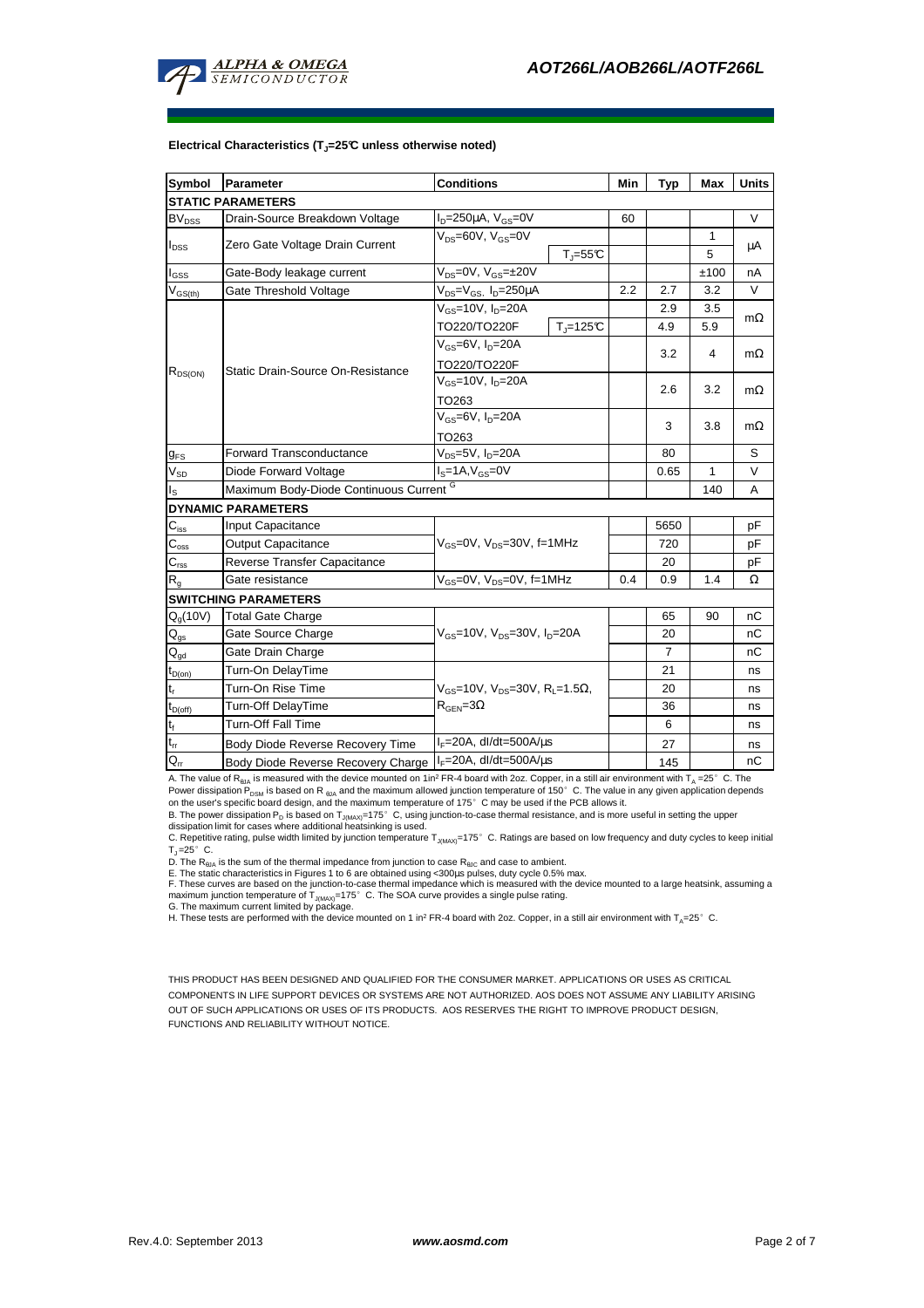

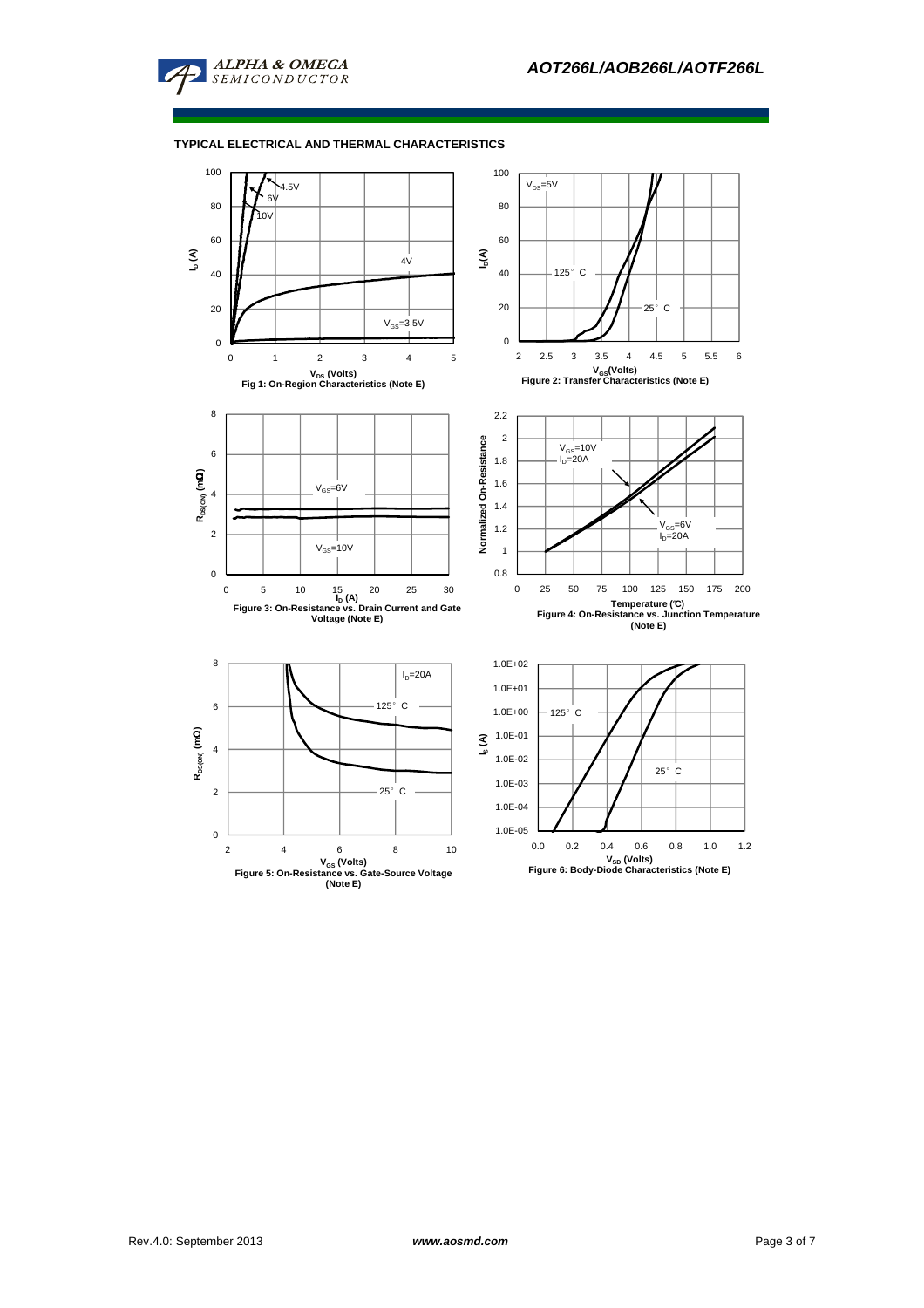

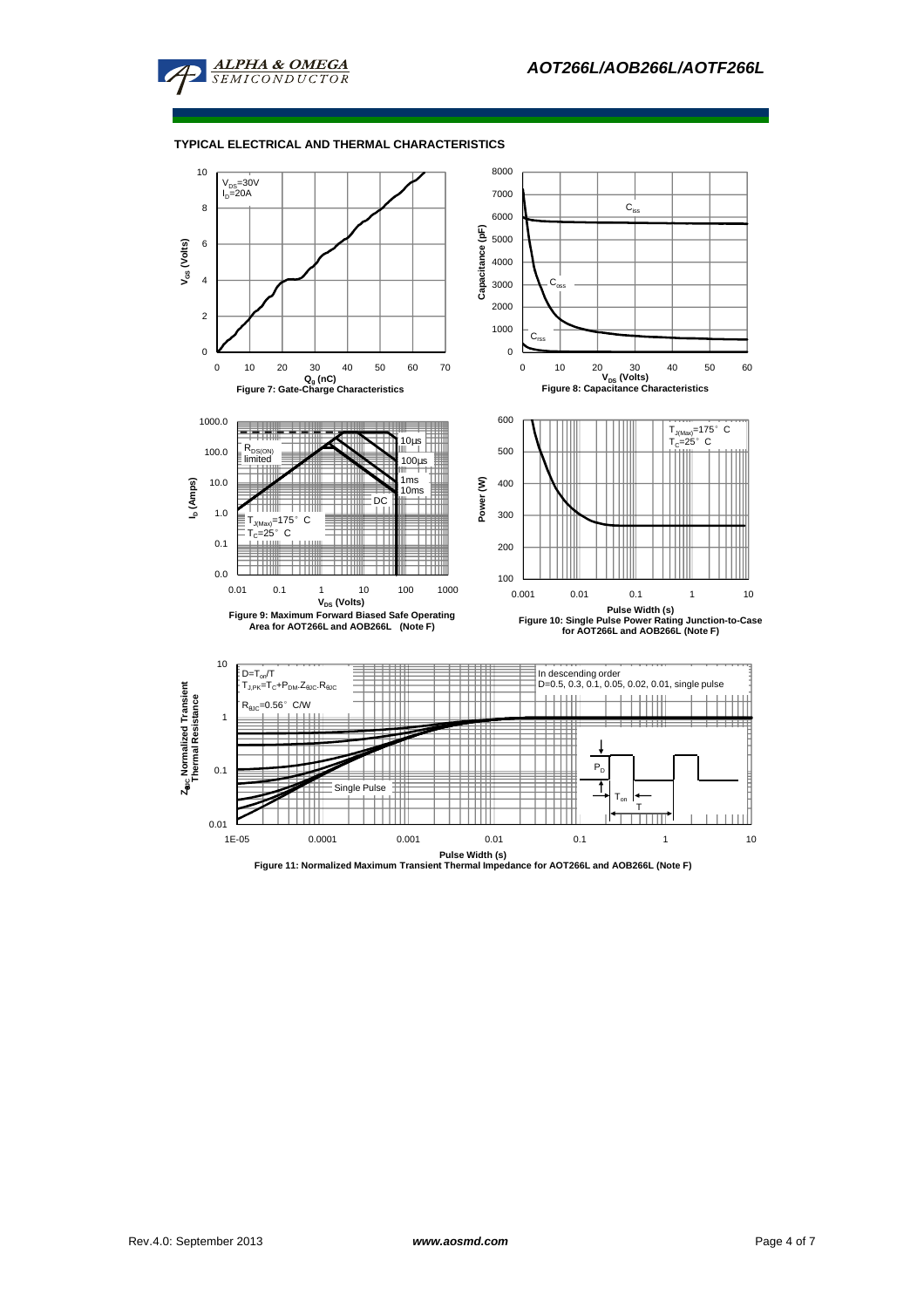

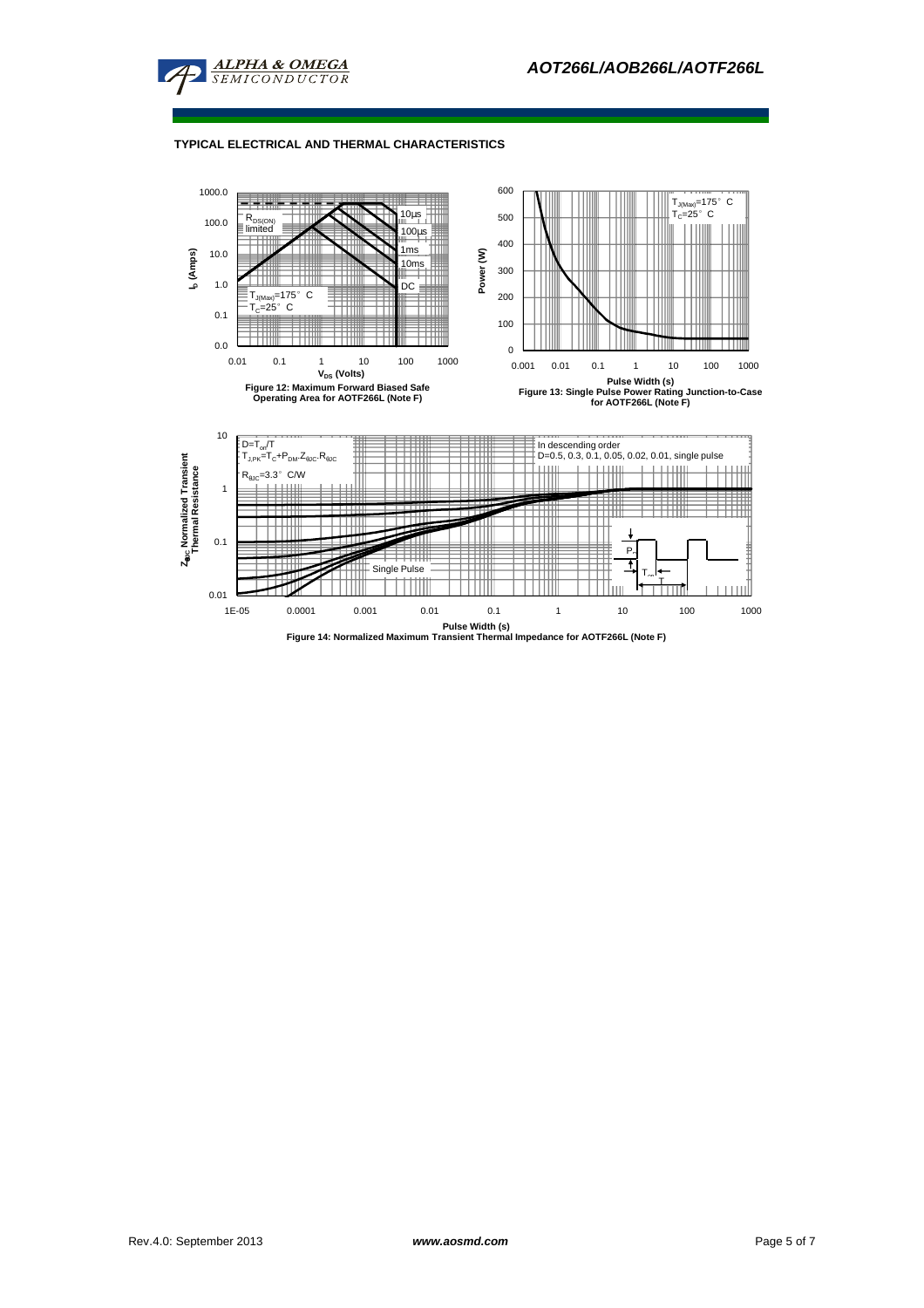